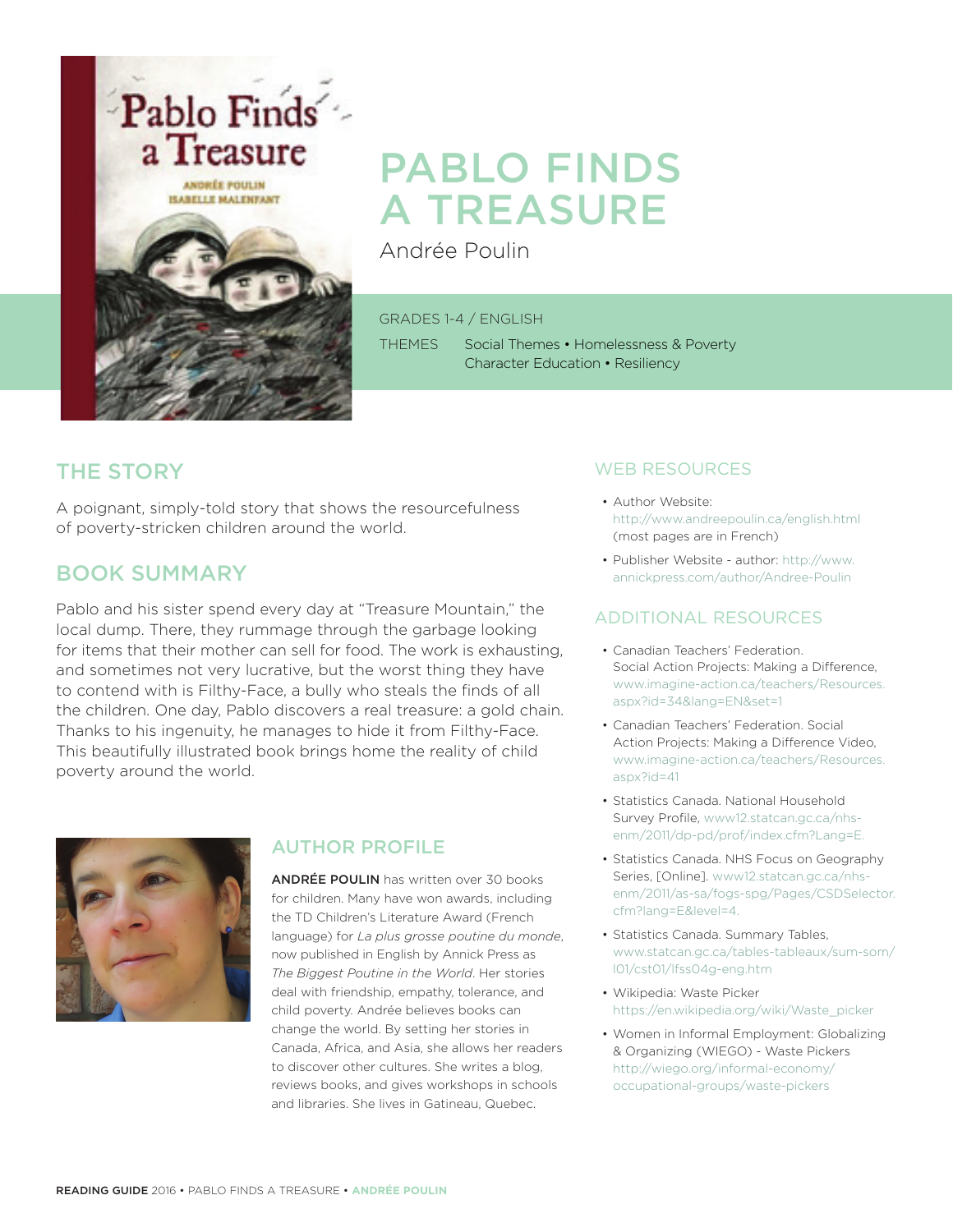## READING COMPREHENSION

- What was Sofia's first find of the day? What is Sofia's second find of the day?
- What will the children's mother do at the end of the day?
- What is Pablo first find of the day?
- What is Sofia 2nd find of the day?
- Why does Sofia cough?
- What is the real treasure that Pablo finds?
- What does Pablo dream of after he finds the treasure? What does Sofia dream of after Pablo finds the treasure?
- What does Pablo have in his mouth?

#### **DISCUSS**

Note: As children we may have been taught that "sticks and stones can break our bones, but names can never hurt us." Unfortunately, that is simply not true. Children who live in poverty, like all children, deserve to be treated with respect and in a manner that preserves their dignity. We encourage teachers to tailor the lessons to their students, to be sure that students who are experiencing poverty do not feel stigmatized and to encourage students who do not know poverty first-hand to develop compassion for those who have been less fortunate.

The following discussion themes are mentioned as potential sources of discussion in class, if and when appropriate for your students.

- What is the "Treasure Mountain"? Why are the children going to the "Treasure Mountain"?
- Calgary has 3 landfills (Spyhill Landfill, East Calgary Landfill, Shepard Landfill); do you think children in Calgary can go to the landfills and find treasure? Why? Why not?
- Who is Filthy Face? Can you describe him?
- When Pablo finds a book, Sofia tells him that "Reading won't fill your stomach"; do you agree with Sofia?

### SUGGESTED READINGS

#### FROM THE SAME AUTHOR

- (for Gr. 4 to 6) *The Biggest Poutine in the World* (2016) http://www.annickpress.com/Biggest-Poutinein-the-World-The
- (for Pre-K to Gr. 2) *Going for a Sea Bath* (2016) http://pajamapress.ca/book/going\_for\_a\_ sea\_bath/
- (for K to Gr. 3) *The Magic Clothesline* (2012) http://www.andreepoulin.ca/romans\_ jeunesse/la\_corde\_a\_linge\_magique.html

#### BY OTHER ARTISTS FROM WORDFEST 2016

- (for Gr. 1 & up) *L'abécédaitre du pet* (2014) by Phillippe Béha http://www.soulieresediteur. com/details.php?isbn=978-2-89607-264-4
- (for Gr. 1 & up) *Je suis heureux* (2016) by Phillipe Béha http://www.editionsdelisatis. com/je-suis-heureux/
- (for Gr. 1 & up) *Douze oiseaux* (2015) by Phillipe Béha http://www. leseditionsdelabagnole.com/douze-oiseaux/ renee-robitaille/livre/9782897140823
- (for Gr. 6 & up) *Lettre a ma douce* (2014) by Larent Tardy http://www.editionsbilboquet.com/lettre-a-ma-douce.php
- (for Gr. 2 & up) *L`île aux fleurs* (2009) by Larent Tardy http://www.editionsbilboquet.com/l-ile-aux-fleurs.php

#### OTHER BOOKS AND MOVIES ON RELATED SUBJECT

- (for K to Gr. 2) *Fly Away Home* (1993) by Eve Bunting http://www.scholastic.com/ teachers/book/fly-away-home#cart/cleanup
- (for Gr. 1 to 3) *Maddi's Fridge* (2014) by Lois Brandt http://www.flashlightpress. com/Maddis\_Fridge.html
- (for Gr. 1 to 5) *Four Feet, Two Sandals* (2007) by Khadra Mohammed http://www.eerdmans.com/Products/5296/ four-feet-two-sandals.aspx
- (for Gr. 1 to 4) *The Hundred Dresses* (2004) by Eleanor Estes http://www.scholastic. com/teachers/book/hundred-dresses#cart/ cleanup
- (for K to Gr. 3) Beatrice's Goat (2000) by Page McBrier http://books. simonandschuster.ca/Beatrices-Goat/Page-McBrier/9780689869907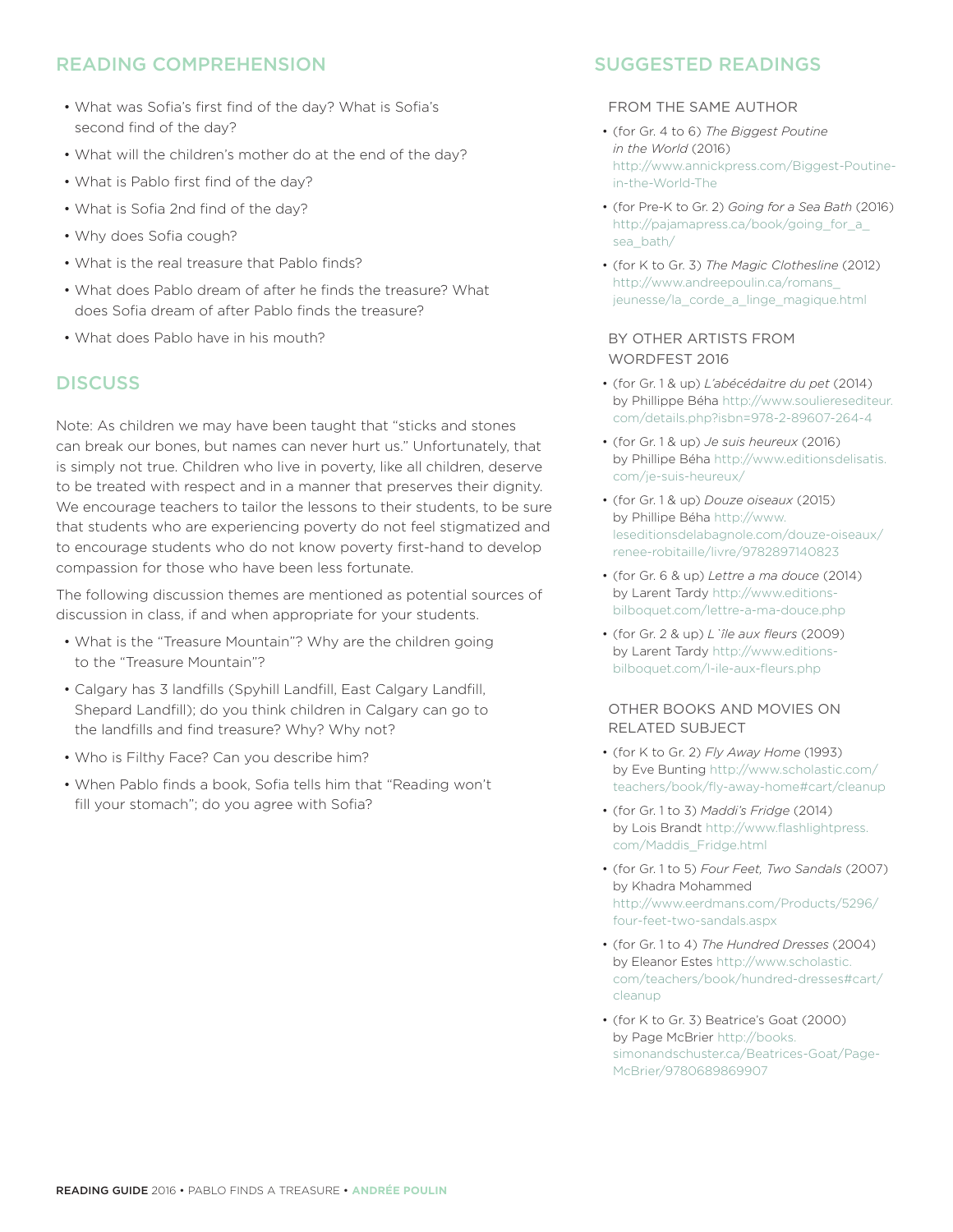## ADDITIONAL DISCUSSION TOPICS

- Consider the word "poverty". What does it make you think of?
- For a child your age, living in poverty means not being able to...
- Is poverty something you can see?
- What is a food bank? What is a shelter?
- What activities in your community are designed to help those living in poverty? Which of these activities did you participate in?
- Did you know: An estimated \$12 billion worth of food is wasted in Canada, thrown away by distributors and packagers along the way to your local grocer. 210 million kilograms of food is tossed each year by retailers in Toronto alone. Most of it is still fine to eat. How much food are you throwing away every day? Week?

## ACTIVITIES

#### FACT SHEET – *LEARN ABOUT POVERTY IN CANADA*

One of the challenges about poverty in Canada is that there is no official definition of poverty or consistent indicators of poverty. So how do you tackle a problem if it is not defined?

An estimated one in seven Canadians — or 4.8 million people — currently live in conditions of poverty. That means that 4.8 million people struggle to meet their most basic needs every day; to make challenging decisions like paying the electricity bill or going to the dentist, buy nutritious food or buy a transit pass.

#### FACT SHEET – *LEARN ABOUT TREASURE MOUNTAINS*

What is there to know about Treasure Mountains?

Take your class through a landfill tour with the City of Calgary: Classes are invited to take a guided tour at the Shepard Landfill and a peek inside Calgary's recycling facility from the vantage point of a viewing gallery. Students will discover how The City of Calgary safely and responsibly manages our city's garbage. They'll also learn how waste diversion programs help reduce the amount of garbage ending up in the landfill. No charge for tours, but schools must provide their own bus transportation. More at http://www.calgary.ca/UEP/WRS/Pages/ Resources-for-educators/Landfill-and-recycling-facility-school-tours.aspx

Visit the Calgary Food Bank and learn about what they do for the community in need. For tours with children, your group must contain one adult for every five children. Children must be 8 years of age or older. More at http://www.calgaryfoodbank.com/contact/tours/

## CURRICULUM CONNECTION

#### ENGLISH LANGUAGE ARTS

GRADE 1:

• Use knowledge of context, pictures, letters, words, sentences, predictable patterns and rhymes in a variety of oral, print and other media texts to construct and confirm meaning (2.1)

#### GRADE 2:

- Identify the main idea or topic and supporting details of simple narrative and expository texts (2.1)
- Ask questions to focus on particular aspects of topics for own investigations (3.1)
- Discuss, represent or write about interesting or important aspects of oral, print and other media texts (2.2)

#### GRADE 3:

- Discuss, represent or write about ideas in oral, print and other media texts, and relate them to own ideas and experiences and to other texts (2.2)
- Make inferences about a character's actions or feelings (2.2)
- Summarize the main idea of individual oral, print and other media texts (2.2)

#### SOCIAL STUDIES:

- Value the groups and communities to which they belong (1.1.2)
- Develop age-appropriate behaviour for social involvement as responsible citizens contributing to their community ( I.S.6, 2.S.6)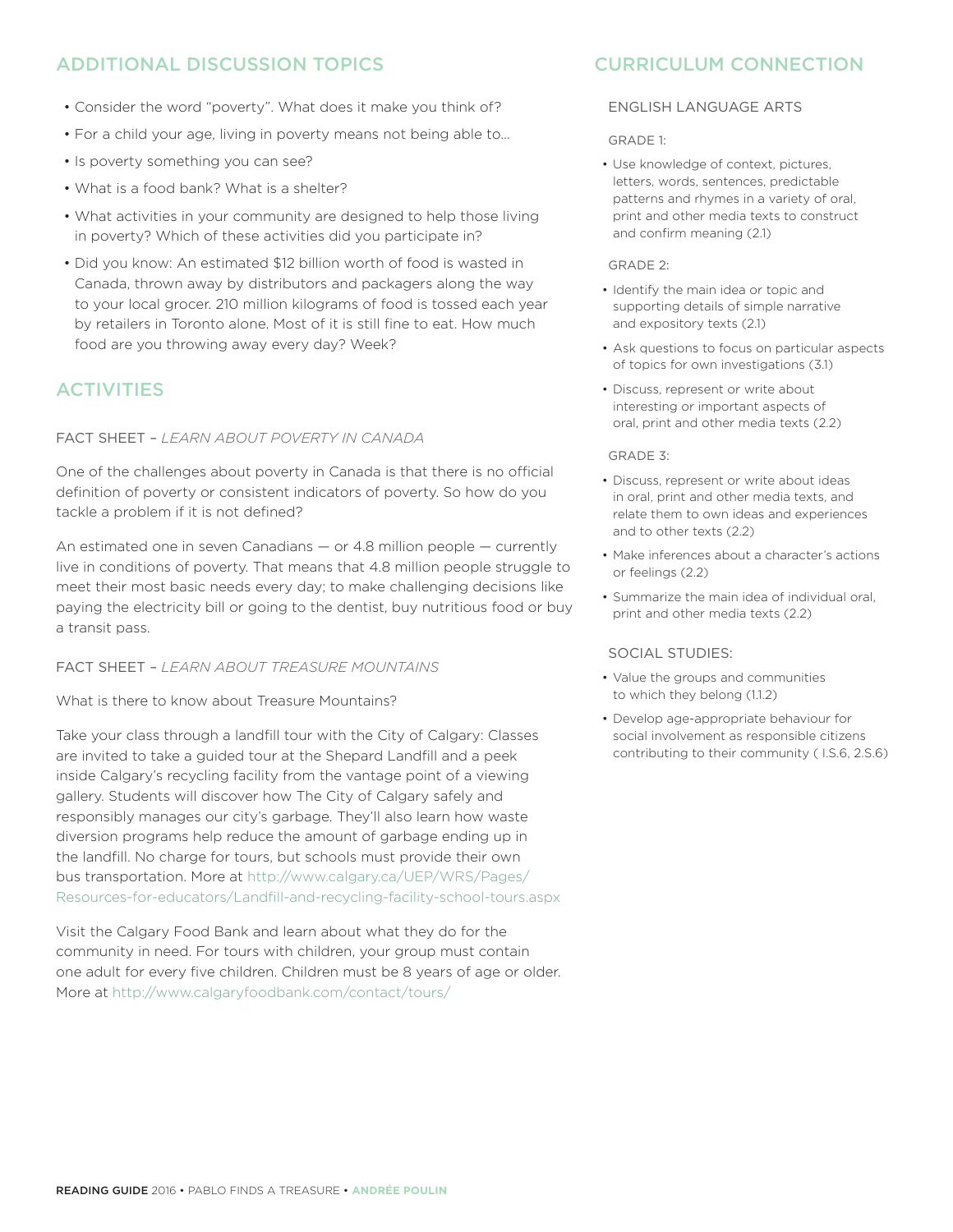## **FACT SHEET – Learn About Poverty in Canada**

One of the challenges about poverty in Canada is that there is no official definition of poverty or consistent indicators of poverty. So how do you tackle a problem if it is not defined?

An estimated one in seven Canadians — or 4.8 million people — currently live in conditions of poverty. That means that 4.8 million people struggle to meet their most basic needs every day; to make challenging decisions like paying the electricity bill or going to the dentist, buy nutritious food or buy a transit pass.

Here are some facts:

- Child Poverty: The number or percentage of people under the age of 18 living in poverty
- 546,000 children across the country live in conditions of poverty.
- 16.2% of all children in Alberta lived below the low-income measure (LIM After Tax) in 2012. What about in 2016?
	- $\circ$  40% of indigenous children in Canada live in poverty.
	- o 8% of food bank users across Canada are children.
	- $\circ$  About 1 in 7 users of shelters is a child.
	- $\circ$  Youth aged 16-24 make up about [20%](http://homelesshub.ca/sites/default/files/SOHC2014.pdf) of the homeless population
	- $\circ$  Nearly [15%](http://www.statcan.gc.ca/tables-tableaux/sum-som/l01/cst01/famil19a-eng.htm) of elderly single individuals live in poverty
- A recent study conducted by McMaster University found a staggering 21-year difference in the life expectancies between the poorest and wealthiest members of a community.

Additional resources for teachers:

Fact Sheet: Child Poverty in Alberta [http://homelesshub.ca/sites/default/files/child\\_poverty\\_fact\\_sheet.pdf](http://homelesshub.ca/sites/default/files/child_poverty_fact_sheet.pdf)



Source: CBC.ca. *10 Things You Might Not Know About Poverty In Canada* [Photograph}. Retrieved from [http://www.cbc.ca/strombo/news/10-things-you-might-not-know](http://www.cbc.ca/strombo/news/10-things-you-might-not-know-about-poverty-in-canada)[about-poverty-in-canada.](http://www.cbc.ca/strombo/news/10-things-you-might-not-know-about-poverty-in-canada)